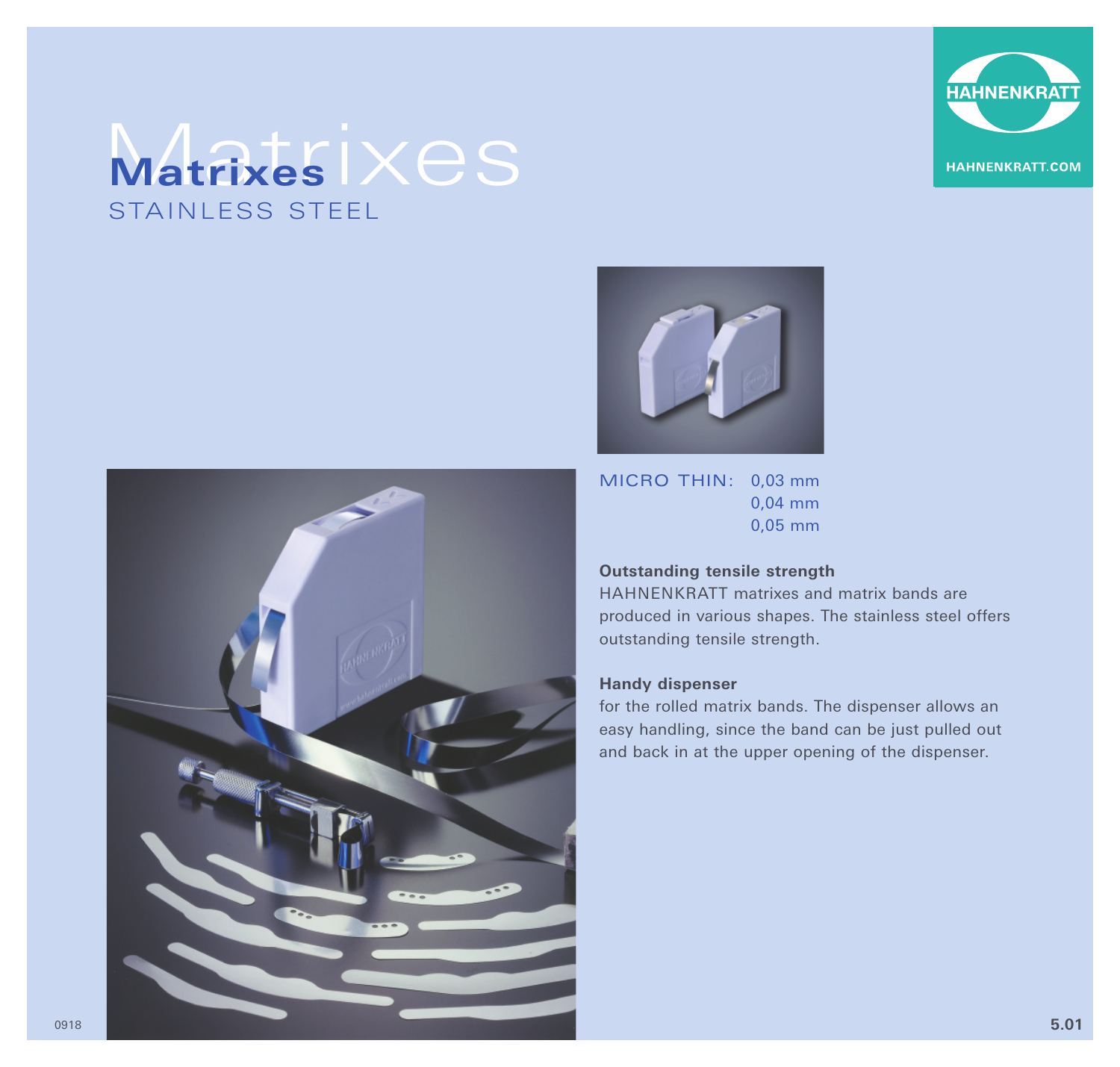

| <b>Matrixes</b> $\vert 0.04$ mm thick | <b>REF</b> |        |        |        |        |        |      |
|---------------------------------------|------------|--------|--------|--------|--------|--------|------|
| package of 12                         | 40X1       | 40X2   | 40X3   | 40X4   | 40X5   | 40X6   | 40X7 |
|                                       | 40X11      | 40X12  | 40X13  | 40X14  | 40X15  | 40X16  |      |
|                                       | 40X101     | 40X102 | 40X103 | 40X113 | 40X150 | 40X151 |      |
| package of 100                        | 41X1       | 41X2   | 41X3   | 41X4   | 41X5   | 41X6   | 41X7 |
|                                       | 41X11      | 41X12  | 41X13  | 41X14  | 41X15  | 41X16  |      |
|                                       | 41X101     | 41X102 | 41X103 | 41X113 | 41X150 | 41X151 |      |

#### **Matrix bands in dispenser**

| roll of 1m (cardboard dispenser)<br>thickness in mm |        | width  | roll of 3 m<br>thickness in mm |        |        | width  | roll of 10 m<br>thickness in mm |         |        |         |
|-----------------------------------------------------|--------|--------|--------------------------------|--------|--------|--------|---------------------------------|---------|--------|---------|
| 0.03                                                | 0.04   | 0.05   | $\blacktriangledown$           | 0.03   | 0.04   | 0.05   | $\blacktriangledown$            | 0.03    | 0.04   | 0,05    |
| 10 134                                              | 10 144 | 10 154 | $4 \text{ mm}$                 | 10 334 | 10 344 | 10 354 | $4 \text{ mm}$                  | 10 0 34 | 10 044 | 10 0 54 |
| 10 135                                              | 10 145 | 10 155 | $5 \text{ mm}$                 | 10 335 | 10 345 | 10 355 | $5 \, \text{mm}$                | 10 035  | 10 045 | 10 055  |
| 10 136                                              | 10 146 | 10 156 | $6 \, \text{mm}$               | 10 336 | 10 346 | 10 356 | $6 \, \text{mm}$                | 10 036  | 10 046 | 10 056  |
| 10 137                                              | 10 147 | 10 157 | $7 \text{ mm}$                 | 10 337 | 10 347 | 10 357 | $7 \text{ mm}$                  | 10 037  | 10 047 | 10 057  |

**E. HAHNENKRATT GMBH** | Benzstr. 19 | DE-75203 Königsbach-Stein | Fon +49 7232 3029–0 | Fax 3029–99 | info@hahnenkratt.com | www.hahnenkratt.com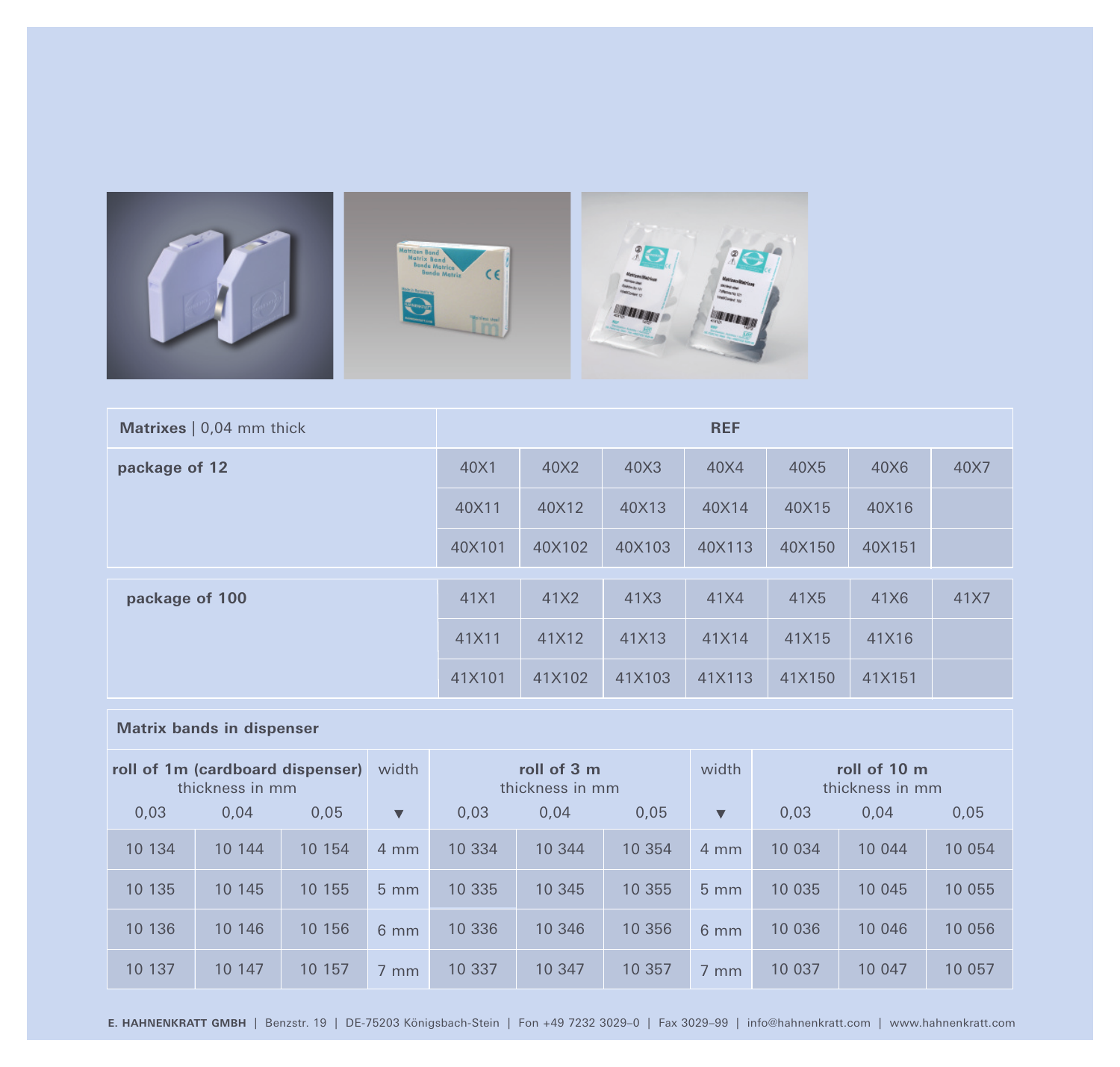# Matrixes **Matrixes**  0 , 0 4 MM

NYSTRÖM



Drawings on a scale of 1:1